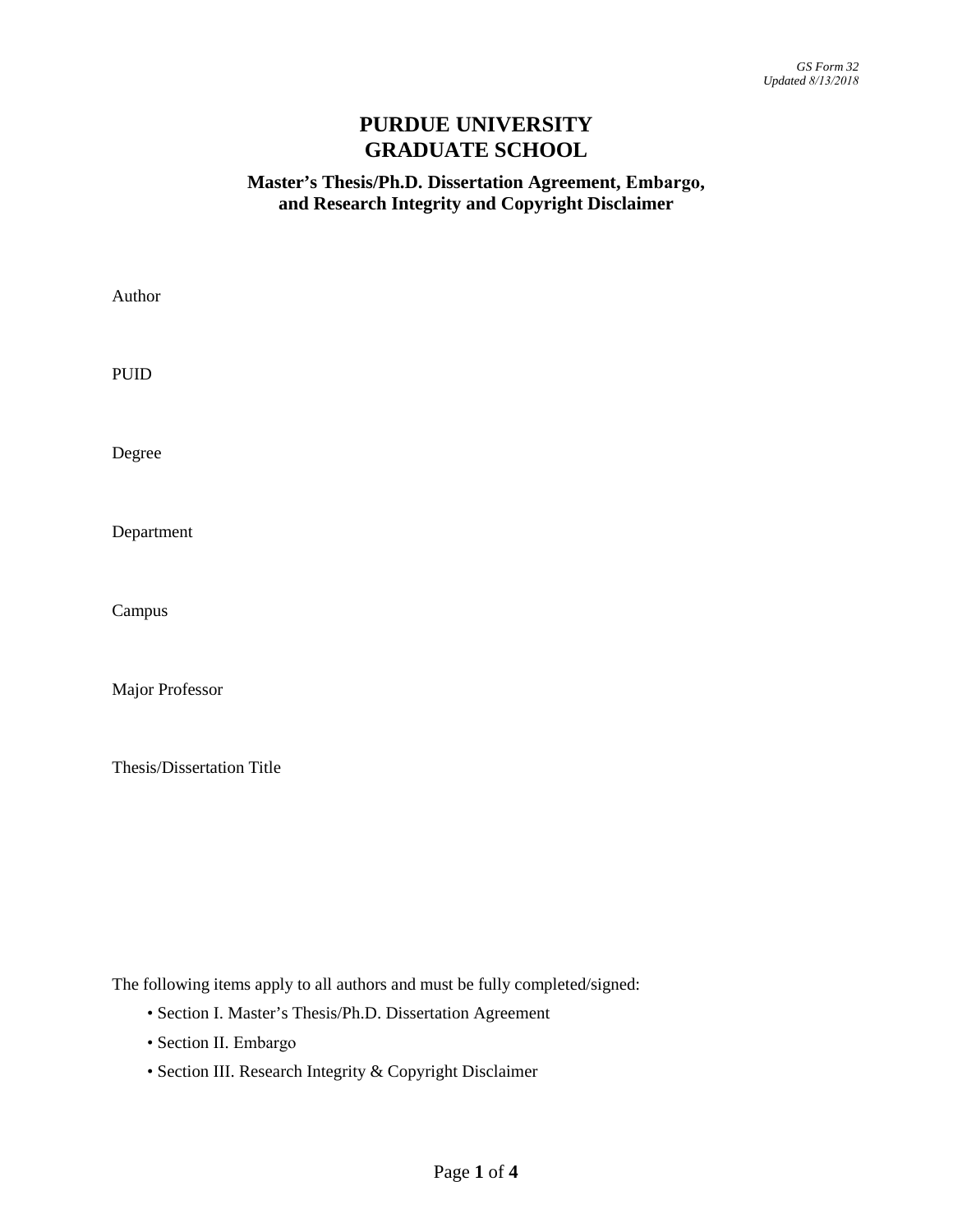### **Section I. Master's Thesis/Ph.D. Dissertation Agreement**

Purdue University maintains digital copies of theses and dissertations produced by Purdue University students in the Hammer Research Repository (HammerRR). In the interest of promoting learning and discovery, Purdue University permits access to these archives.

#### **Agreement**

By depositing my thesis or dissertation with the Purdue University Graduate School, I understand that:

- 1. Purdue University maintains digital copies of theses and dissertations produced by Purdue University students in the Figshare (HammerRR) Research Repository. In the interest of promoting learning and discovery, Purdue University permits open access to these archives.
- 2. Purdue University requires that authors of theses and dissertations grant to the University the right to copy, distribute, and make theses available through Open Access outlets such as HammerRR.
- 3. Such permission allows the author and the University to contribute to the advancement of knowledge and research by making their works available to scholars. Research becomes more broadly disseminated and may assist authors in future endeavors.
- 4. Purdue University typically receives no monetary gain from the reproduction and distribution of master's theses and PhD dissertations except for recovering costs associated with such reproduction and distribution (e.g., without author's permission, master's theses generally cannot be copied, in whole or in part, for such educational purposes as inter-library loan).
- 5. Copyright ownership remains with the author in accordance with Purdue University Intellectual Policy I.A.1.
- 6. This agreement does not prohibit the author in any way from entering into a publishing contract.
- 7. The author retains all the exclusive rights granted to copyright holders under United States copyright law subject only to the rights granted to the University as stated below:

I grant, in perpetuity, without restriction, royalty free to Purdue University the nonexclusive right and license to reproduce, distribute, and display, in whole or in part, my master's thesis or PhD dissertation in any format now known or later developed for preservation and access in accordance with this agreement. This agreement does not represent a transfer of Copyright to Purdue University.

I understand that the University will observe any publication restrictions that I have placed on my work and will not make my thesis or dissertation available to other parties until such time as it has been released from these restrictions or I have given my prior permission to the University to allow access by others.

I represent and warrant to Purdue University that the Work is my original work and does not, to the best of my knowledge, infringe or violate any rights of others nor does the deposit violate any applicable laws. I further represent and warrant that I have the authority and/or have obtained all necessary rights to permit Purdue University to use, duplicate, and distribute, the Work and that any third-party owned content is clearly identified and acknowledged within the Work.

This agreement shall survive assignment of any and all exclusive rights provided to copyright holders in Section 106 of the United States copyright law.

\_\_\_\_\_\_\_\_\_\_\_\_\_\_\_\_\_\_\_\_\_\_\_\_\_\_\_\_\_\_\_\_\_\_\_\_\_\_\_\_\_\_\_\_\_\_\_\_\_\_\_\_\_\_\_\_\_\_\_\_\_\_\_\_\_\_\_\_\_\_\_\_\_\_\_\_\_\_\_\_\_\_\_\_\_\_\_\_\_\_\_\_\_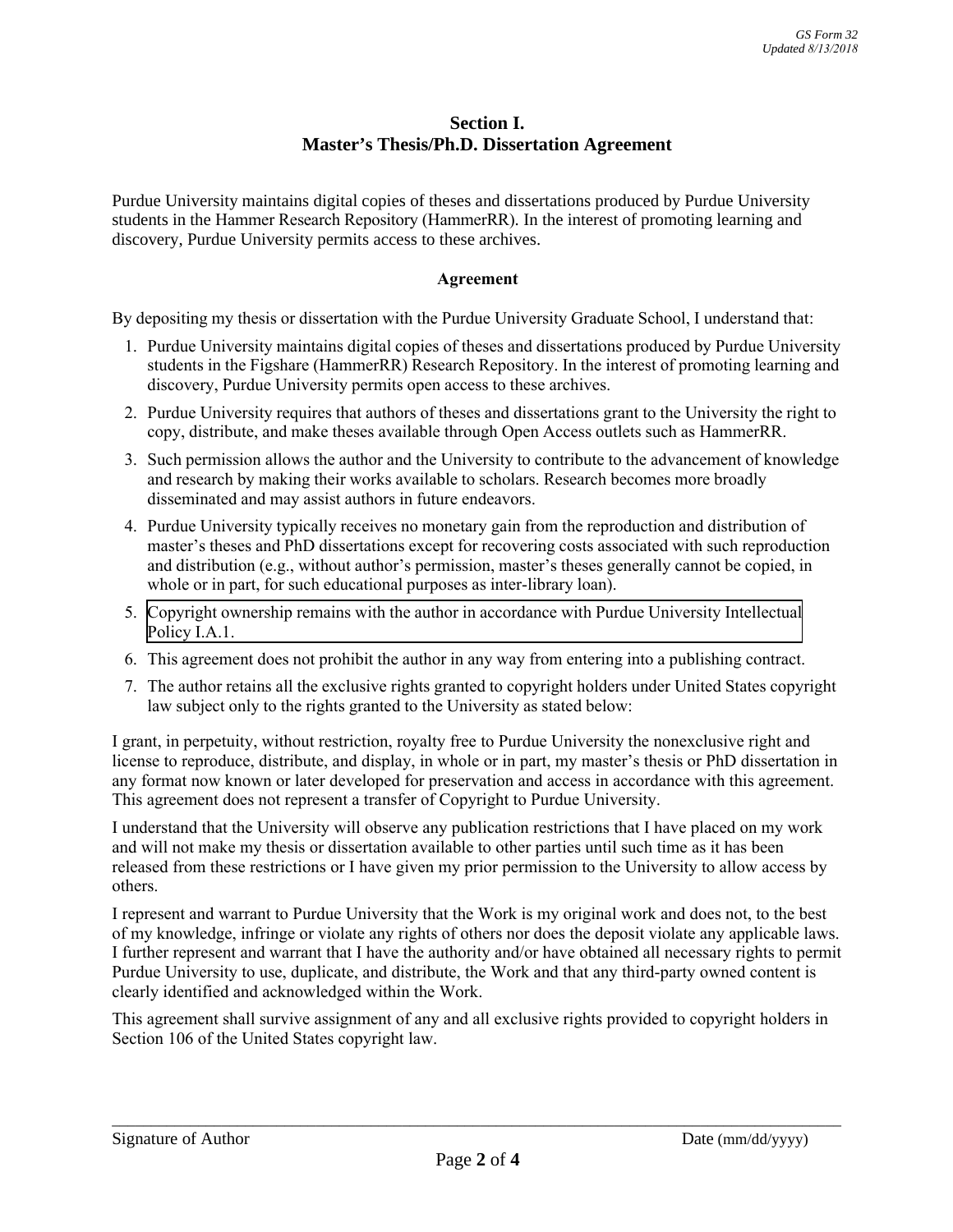## **Section II. Embargo**

Authors may request a publication restriction as part of the ETD submission process. While such restrictions are not generally recommended by the Graduate School, there are cases where their use may be prudent (e.g., patent applications, proprietary data, article and monograph publishing, etc.).

If you are considering an embargo, discuss the matter with your major professor. If you opt for an embargo, your major professor must indicate his/her concurrence by signing on the appropriate line below.

Your embargo will commence upon delivery to HammerRR. During your embargo period, your abstract and will be available for online viewing. However, the main content of your thesis/dissertation will be withheld from viewing until the embargo period expires. Once your embargo has expired, HammerRR will then post your document online expeditiously.

Please note that Embargo is not the same as Confidentiality. Embargoes are offered via HammerRR (your nominal publisher), but the Confidentiality is a program administered by the Purdue University Graduate School. Confidentiality requires GS Form 15. You may use embargo and confidentiality separately or in tandem. If you use both, the Confidentiality period is enacted first. When it ends, the Embargo period begins.

## **Embargo**

The embargo information on this form must match the embargo information you provide to HammerRR.

■ No Embargo

 $\Box$  Embargo until  $\Box$ 

Signature of Author \* Date (mm/dd/yyyy)

Signature of Major Professor \*\* Date (mm/dd/yyyy)

\* Author's signature is required in all cases

\*\* Major professor's signature is only required when a delay is requested

\_\_\_\_\_\_\_\_\_\_\_\_\_\_\_\_\_\_\_\_\_\_\_\_\_\_\_\_\_\_\_\_\_\_\_\_\_\_\_\_\_\_\_\_\_\_\_\_\_\_\_\_\_\_\_\_\_\_\_\_\_\_\_\_\_\_\_\_\_\_\_\_\_\_\_\_\_\_\_\_\_\_\_\_\_\_\_\_\_\_\_\_\_

\_\_\_\_\_\_\_\_\_\_\_\_\_\_\_\_\_\_\_\_\_\_\_\_\_\_\_\_\_\_\_\_\_\_\_\_\_\_\_\_\_\_\_\_\_\_\_\_\_\_\_\_\_\_\_\_\_\_\_\_\_\_\_\_\_\_\_\_\_\_\_\_\_\_\_\_\_\_\_\_\_\_\_\_\_\_\_\_\_\_\_\_\_